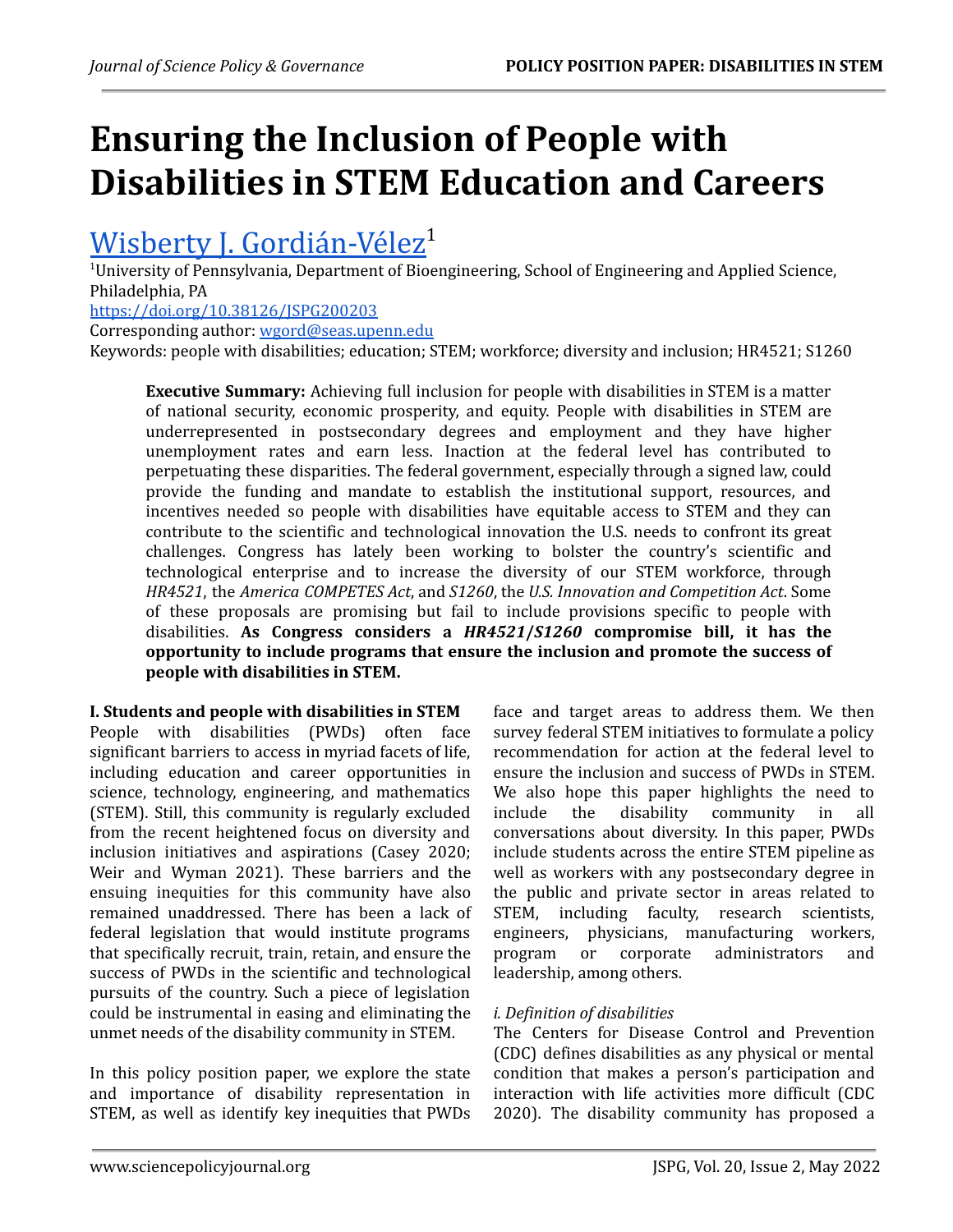social definition in which any disadvantage that a person with an impairment has is the result of the lack of inclusivity of their environment and societal institutions and norms ([Goering](#page-7-0) 2015; [Oliver](#page-8-0) 1995). Disabilities are related to many areas of everyday life, including vision, movement, cognition, communication, hearing, mental health, and social interactions. These can be associated with conditions at birth, development, injuries, or other diseases. PWDs are as diverse in their life experiences, healthcare needs, health outcomes, and barriers to access to care, education, and employment as the conditions causing these disabilities. PWDs have intersectional needs and issues, as they are found within communities of all races, ethnicities, gender identities, sexual orientations, socioeconomic backgrounds, and geographic locations.

There are around one billion PWDs worldwide ([Collaborators](#page-6-2) 2020; World Health [Organization](#page-9-1) [2021\)](#page-9-1), while there are sixty-one million adults with a disability in the U.S. (26%) (CDC [2020](#page-6-1)). American adults mostly have disabilities related to mobility (13.7%) and cognition (10.8%) (CDC [2020\)](#page-6-1). Students with disabilities (SWDs) comprise 14% of those in pre-primary, elementary and secondary education, 19.4% of undergraduate students, and 11.9% of post-baccalaureate students (NCES [2021b](#page-8-1), [2021a](#page-8-2)). Most students reported having learning (33%) and speech/language (19%) disabilities and impairments associated with acute and chronic health problems (15%). The U.S. has laws, including the Americans with Disabilities Act (ADA), the Individuals with Disabilities Education Act (IDEA), and the Rehabilitation Act, that protect the rights of PWDs in employment, housing, transportation, education, telecommunications, voting, and public accommodations (U.S. [Department](#page-9-2) of Justice). Still, many barriers remain for the full inclusion of PWDs in every domain, particularly in education and employment in STEM.

# *ii. Importance of inclusion of people with disabilities in STEM*

Science and technology policy in the U.S. has been a subject of focus lately, as we respond to the COVID-19 pandemic, address climate change, and strengthen the country's leadership in research and development. The innovations that have benefited us and that are needed for future challenges are only possible if we have a skilled STEM workforce keeping pace with the nation's needs (U.S. [House](#page-9-3) of [Representatives](#page-9-3) 2019). To achieve this, we must ensure that the broadest set of individuals can pursue and succeed in STEM.

Research and innovation are bolstered when people with diverse life experiences and knowledge contribute to solving complex problems that require diverse perspectives (U.S. House of [Representatives](#page-9-3) [2019](#page-9-3); [Bernard](#page-6-3) 2021). While there is increasing awareness of the need to have a diverse workforce, specific mentions of PWDs in STEM have been lacking. Apart from being an issue of economic prosperity and national security, equal access of PWDs to STEM is a matter of following laws prohibiting discrimination.

#### *iii. Participation of people with disabilities in STEM education and careers*

A 2021 report by the National Center for Science and Engineering Statistics (NCSES) shed more light on disability representation in STEM ([NCSES](#page-8-3) 2021, [2019](#page-8-4)). Around 19.5% of undergraduate students identify as having a disability, not far from the national percentage of U.S. adults with a disability (26%). Students with and without disabilities seek STEM majors to an equal extent, as 28% of each population chooses science and engineering. However, beyond this there is a severe underrepresentation of PWDs in STEM, including in both graduate education and employment. PWDs comprise only around 8.6-10% of: (1) employed scientists and engineers with any postsecondary degree; (2) recipients of doctoral degrees in science and engineering; (3) doctorate recipients in science, engineering, and health in academic positions; scientists and engineers employed in (4) the federal government and (5) business or industry (**Fig. 1A**).

Even if PWDs reach principal investigator status in academia, disabled individuals encompassed only 1.2% of researchers who applied for and were awarded competitive grants in 2018, and they also had lower success rates than non-disabled colleagues (27.2% vs. 29.7%) ([Bernard](#page-6-3) 2021; [Swenor,](#page-8-5) Munoz, and Meeks 2020). PWDs face unequal employment opportunities, as the unemployment rate for scientists and engineers with disabilities was 5.49% in 2019, which made them three times as likely to be unemployed as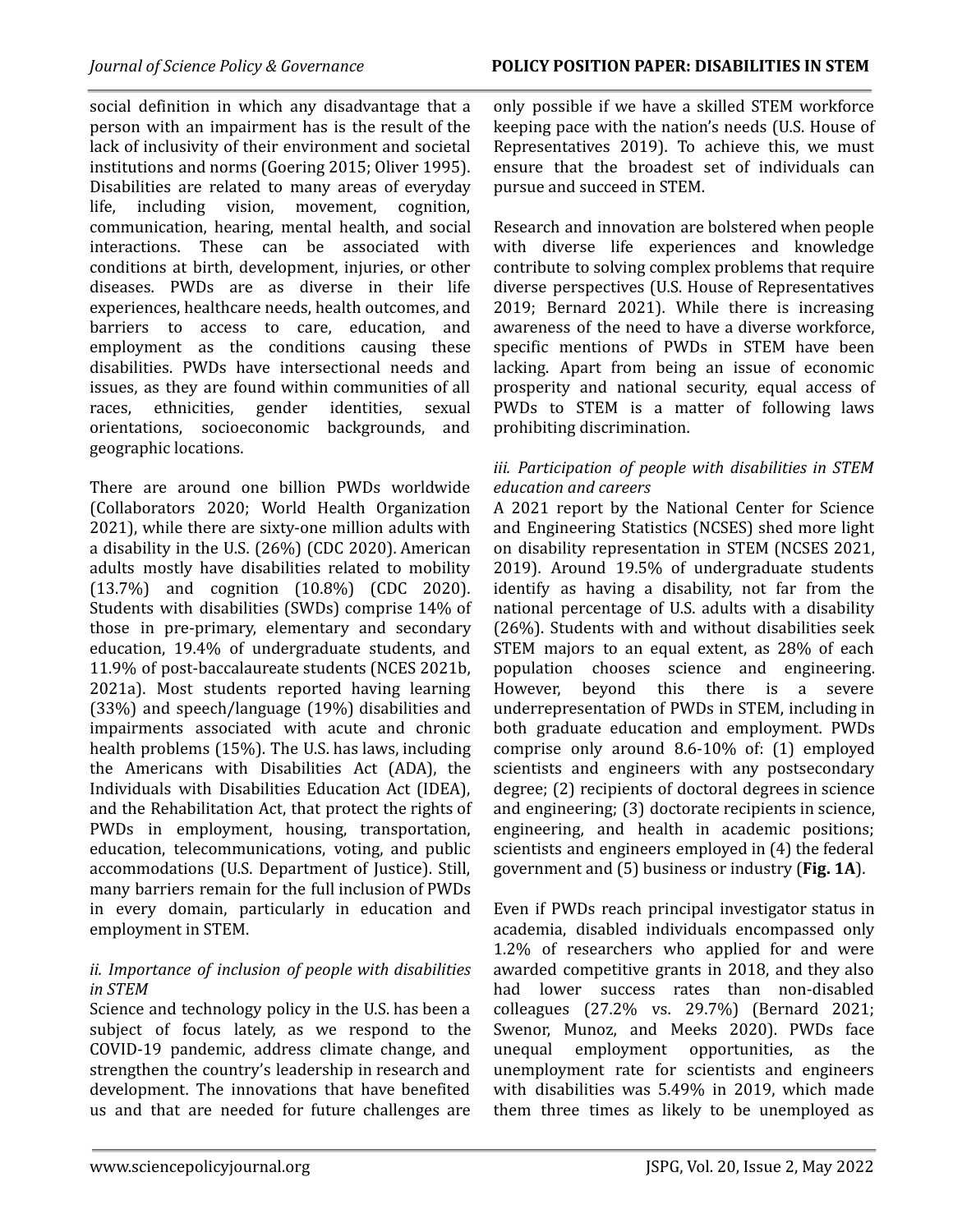workers without disabilities in STEM (1.87%) and nearly twice as likely as the entire U.S. labor force (3.7%) (**Fig. 1B**) ([NCSES](#page-8-3) 2021, [2019](#page-8-4)). They also face unequal pay, as disabled recipients of any degree in science, engineering, and health earn from \$2,000 to \$10,000 less in annual median salary than their non-disabled counterparts ([NCSES](#page-8-3) 2021, [2019\)](#page-8-4). Despite advances in disability rights, there is still much more to do to achieve equal access, opportunity, and treatment for PWDs in STEM.







**for PWDs in STEM. (A)** Percentage of individuals with a disability in different groups in STEM education and careers, relative to the 26% of U.S. adults with a disability (CDC [2020](#page-6-1); [NCSES](#page-8-3) 2021). **(B)** 2019 unemployment rates in the U.S. in STEM by disability status, relative to the 3.7% rate for the entire labor force [\(NCSES](#page-8-3) 2021).

# *iv. Impact of COVID-19 on students and workers with disabilities in STEM*

During the pandemic SWDs have faced more mental health problems, financial, food and housing insecurity, and loss of support systems than students without disabilities ([McMaughan](#page-7-1) et al. [2021](#page-7-1); Soria et al. [2020\)](#page-8-6). During the transition to online learning, undergraduate SWDs in STEM lost or had trouble accessing accommodations and campus resources (Gin et al. 2021). Many SWDs dealt with the limited accessibility of online materials and a lack of adequate technology. Similar problems have also been confronted by workers with disabilities [\(Jashinsky](#page-7-2) 2021; [Sarju](#page-8-7) 2021). Many PWDs lost access to jobs in order to protect themselves from COVID-19, given that their immunocompromised status increased the risk of infection and serious illness [\(Jashinsky](#page-7-2) 2021; [Lund](#page-7-3) et al. [2020;](#page-7-3) [Andrews](#page-6-4) et al. 2021).

While the pandemic ushered in remote and flexible working patterns, which increase accessibility for PWDs, these practices have preferentially benefitted groups other than PWDs [\(Faragher](#page-7-4) 2020; [Greenfield](#page-7-5) [2021](#page-7-5)). PWDs who work remotely may face even more inequities, as this type of work is associated with difficulties in getting promotions and good performance reviews (Orr and [Savage](#page-8-8) 2021). It also remains to be seen whether these practices will remain in the long-term (Sarju [2021\)](#page-8-7). We have an opportunity to make education and work fully inclusive so PWDs can participate in a way that best fits them.

# **II. Unmet needs for people with disabilities in STEM**

PWDs face significant challenges in their access to STEM education and careers that could be ameliorated or eliminated if our institutions adopt the following: (1) recruitment, retention, and support strategies tailored to the needs of PWDs across the STEM pipeline; (2) training for faculty, staff, and employers on interactions with PWDs; (3) improvements to the system of accommodations; (4) accessibility across the STEM pipeline; (5) mandated acquisition of data disaggregated by disability status to identify gaps in funding and policy; (6) targeted training, mentorship, and career development programs; (7) elimination of unequal pay for PWDs; (8) incentives for employers to hire, train, and retain PWDs in STEM; (9) support for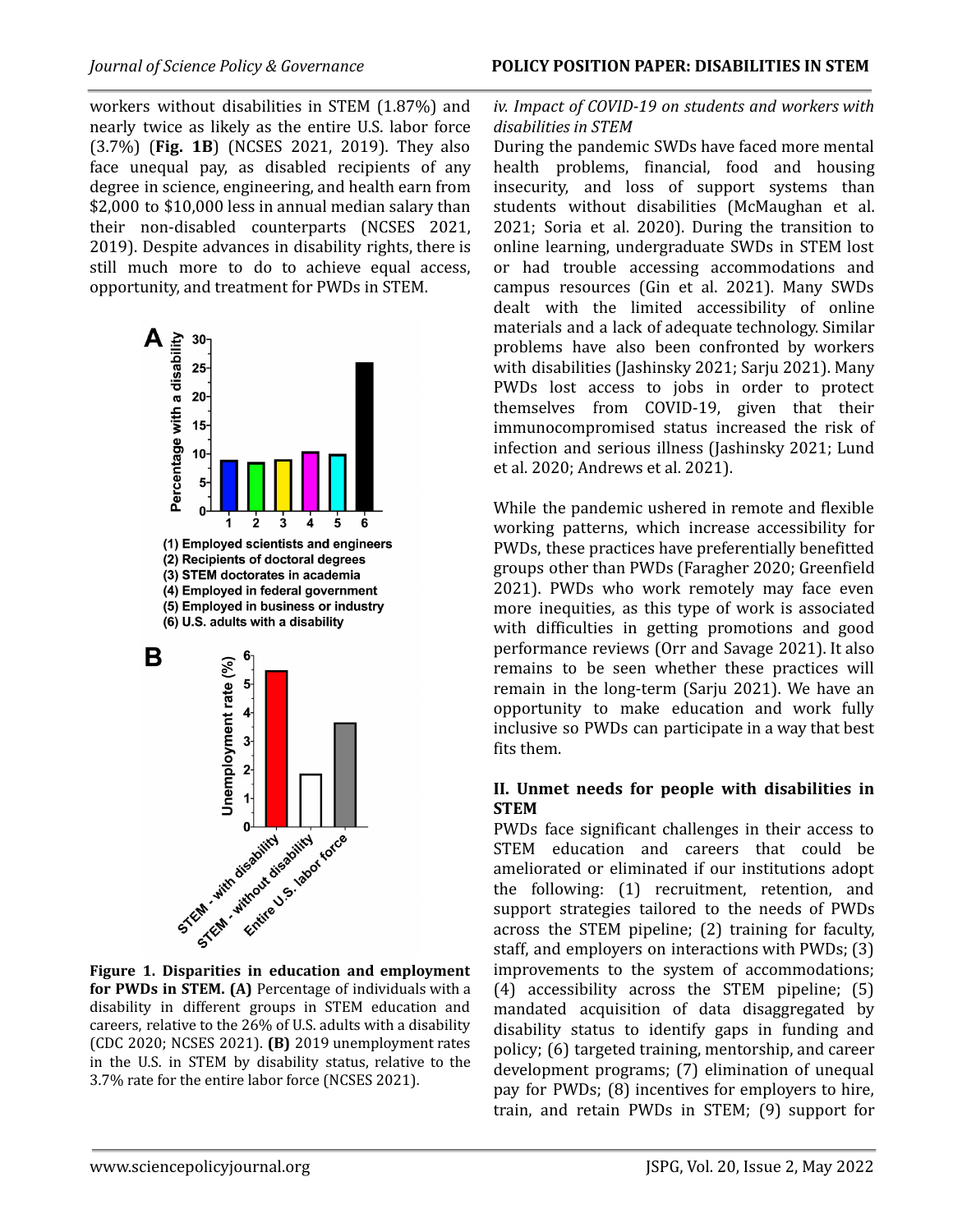PWDs to reach leadership positions so they serve as role models and shape inclusion practices [\(Sarju](#page-8-7) [2021;](#page-8-7) [Dunn](#page-7-6) et al. 2018; U.S. [House](#page-9-3) of [Representatives](#page-9-3) 2019).

These unmet needs persist in part due to the lack of federal action that would provide the specific funding, guidance, and mandates needed to address them. STEM education and workforce diversity initiatives have been under consideration by the federal government to advance the scientific enterprise of the country. Below we review some of these proposals and programs to ascertain the state of federal action centered on PWDs.

#### **III. Current state of federal initiatives for disabilities in STEM**

# *i. Presidential proposals and executive orders*

President Biden has signed executive orders to advance diversity, equity, and inclusion in programs and employment in federal agencies, including improving accessibility for PWDs (The White [House](#page-8-9) [2021b\)](#page-8-9). These orders address some of the needs for federal STEM workers with disabilities, but not those outside the federal sector. Further, the administration will use COVID relief funds to support children and students with disabilities and competitive integrated employment (CIE) opportunities for PWDs, although these are not targeted to STEM (U.S. [Department](#page-9-4) of Labor 2021; The White House 2021a). The President also wants to fund programs in Minority Serving Institutions (MSIs) that address inequities and improve STEM education, as well as invest in career pathway programs for underserved groups (The [White](#page-9-5) House [2021d](#page-9-5), 2021c). Finally, he aims to eliminate the subminimum wage for workers with disabilities. Still, the proposals related to STEM do not specifically target PWDs, and none have been passed into law.

# *ii. Congressional proposals and legislation*

# *Recent education and labor legislation*

The *Disability Employment Incentive Act* (*S630*) ([U.S.](#page-9-6) [Congress](#page-9-6) 2021e) would add people receiving Social Security Disability Insurance (SSDI) to the work opportunity tax credit, which incentivizes employers to hire individuals with barriers to employment. It would also expand the credit for

employers hiring vocational rehabilitation referrals and SSDI recipients, as well as increase the amount of the credit that helps employers cover the costs of ensuring accessibility. This legislation could promote the participation of PWDs in the workforce, even if not specifically in STEM, although it has not received consideration in the Senate after being introduced.

The *Build Back Better Act* (*HR5376*) creates programs related to education, healthcare, caregiving, and labor (U.S. Congress 2021d). Grants that fund tuition-free community college would be prioritized to improve outcomes for minority students, including SWDs. Funding would be given for apprenticeship programs centered on "individuals with barriers to employment" like PWDs, as well as for CIE opportunities that would be required to have an advisory council composed in part by PWDs. The bill included funding for care workers, inclusive childcare and universal Pre-K education, supportive housing for PWDs, home and community-based services, and small businesses owned by underrepresented individuals (including PWDs). These provisions would lead to direct benefits on the lives and livelihoods of PWDs, although these initiatives are not explicitly tied to advancing the STEM workforce. While this bill was passed in the House of Representatives, as of April 2022 it will not pass the Senate in its current form [\(Davenport](#page-7-7) and Friedman 2022; Bolton 2022). Negotiations are ongoing, but the fate of the provisions related to PWDs is unknown.

# *Recent STEM diversity legislation*

Congress has worked on STEM education, workforce, and diversity bills, although none have been signed into law as of April 2022. In 2021 the House passed the *STEM Opportunities Act (HR204)* and the *National Science Foundation (NSF) for the Future Act* (*HR2225*), both of which have stalled in the Senate (U.S. [Congress](#page-9-7) 2021c, [2021b\)](#page-9-8). In June 2021 the Senate passed a scientific and technological innovation bill with strong bipartisan support, titled the *U.S. Innovation and Competition Act* (USICA; *S1260*) (U.S. [Congress](#page-9-9) 2021a), while the House passed its own version mostly on party lines in February 2022 called the *America Creating Opportunities for Manufacturing, Pre-Eminence in Technology, and Economic Strength (COMPETES) Act (HR4521)* (U.S. [Congress](#page-9-10) 2022).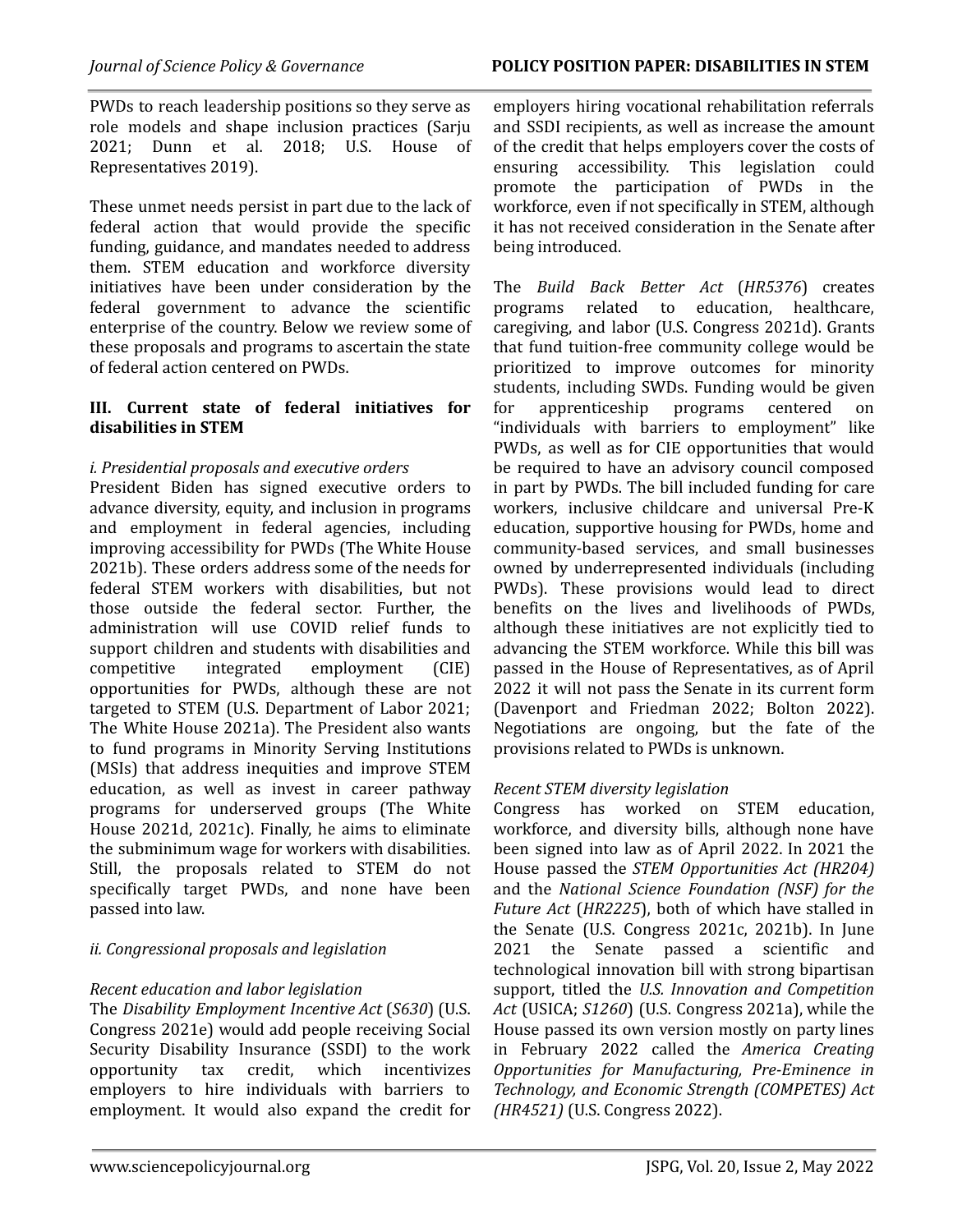The goal of both bills is to invest in scientific research, domestic manufacturing, and technological competitiveness. Both bills have unique and shared proposals to strengthen STEM education and its workforce, many of which were directly taken from *HR204* and *HR2225*. Both create a Chief Diversity Officer for the NSF, who would have experience with and promote disability policy, as well as new directorates to strengthen innovation and the skills and diversity of the STEM workforce ([Feldgoise](#page-7-8) and Sheehan 2022). The bills also aim to increase understanding of the barriers to participation for minorities, engage and retain them in STEM from PreK through graduate education, improve education especially for communities facing systemic barriers, and broaden work opportunities with STEM entrepreneurship, traineeships, and early-career fellowships.

MSIs would get grants to invigorate their research capacity, faculty, and opportunities (*HR4521*), as well as support for integration into domestic manufacturing initiatives (*S1260*). *HR4521* proposes workshops and guidance for federal science agencies, federally-funded sites, and higher education institutions about challenges unique to minorities, including PWDs. It would establish "Centers for Transformative Education Research and Translation" to investigate and implement STEM education programs, with one of its focuses being on the needs and barriers of SWDs.

The House and the Senate will form a conference committee to formulate a compromise bill from *HR4521* and *S1260* ([DeChiaro](#page-7-9) 2021). These bills would contribute to expanding access to STEM education and careers for all, even if more could be done to directly reach PWDs.

# *iii. NSF funding programs*

The NSF previously had a program called "Research in Disabilities Education" (RDE) that sought to understand the barriers and needs of SWDs in STEM (National Science [Foundation](#page-7-10) 2006). The funded initiatives increased accessibility at schools, developed online resources, created mentorship and job training programs, helped SWDs have greater self-determination and resilience, and increased college enrollment, graduation rates and graduate school enrollment in STEM for participants ([Izzo](#page-7-11) et al. [2011;](#page-7-11) University of [Washington](#page-9-11) 2011; [Dunn](#page-7-6) et al.

[2018](#page-7-6); National Science [Foundation](#page-7-12) 2009, [2020a\)](#page-8-10). This shows that targeted programs can have a significant impact on the success of PWDs in STEM.

In 2012, RDE was incorporated into tracks of new programs, such as Research on Education and Learning (REAL) and Education & Human Resources (EHR) Core Research [\(National](#page-7-13) Science [Foundation](#page-7-13) 2013, [2014](#page-7-14)). However, subsequent iterations of these programs did not feature RDE, so the disability-centered mission was lost and PWDs were only mentioned as part of minority groups.

Recently the NSF created a program called "Inclusion across the Nation of Communities of Learners of Underrepresented Discoverers in Engineering and Science" (INCLUDES), which includes PWDs as underrepresented [\(National](#page-8-11) Science [Foundation](#page-8-11) 2020c). It is funding workshops to identify best practices for broadening participation of PWDs, as well as alliances between universities that train and support SWDs through graduate and job training [\(National](#page-8-12) Science [Foundation](#page-8-12) 2019, [2020b,](#page-8-13) [2016](#page-8-14), [2021a](#page-8-15)). Despite this, support for PWDs in STEM at the NSF is now included in broader diversity initiatives, unlike RDE which was specifically designed for this community before being replaced (National Science Foundation 2021b).

#### **IV. The need for federal action to ensure the inclusion of people with disabilities in STEM**

The federal government has acted on the need for a diverse STEM workforce with programs that include PWDs within a broad list of underrepresented communities. These initiatives would address some of the unmet needs for PWDs, such as improving the understanding of the barriers they face and expanding access to STEM. Still, this has been insufficient, as there are currently no laws, legislation, or funding that establishes programs to specifically recruit, train, and retain PWDs in STEM.

Initiatives more directly related to disabilities have been abandoned, do not center on STEM, and/or face uncertain prospects of becoming law. None of these proposals directly address the marked employment and salary disparities. The enduring underrepresentation and inequities faced by PWDs in STEM, coupled with their unique needs and myriad types of disabilities, require federal action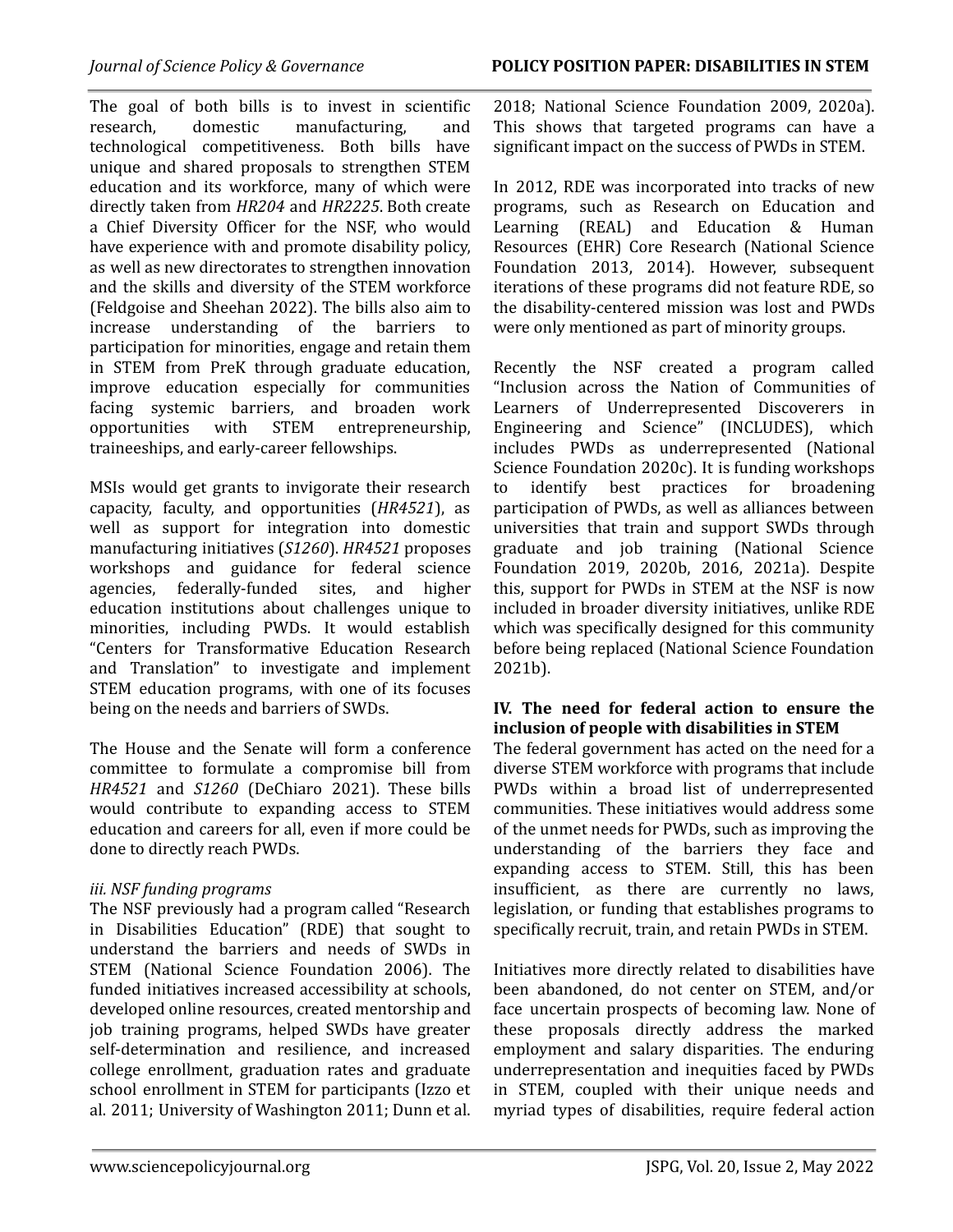that differs from the broadly defined programs we currently have. Full inclusion is possible if there are programs backed by legislation that provide support and resources tailored to the unique challenges of PWDs. Below we consider policies the federal government can pursue to promote the inclusion of PWDs. At their core is the most promising congressional proposal that deals with diversity in STEM, includes mentions of PWDs, and has the potential of being passed into law: the compromise bill that Congress is on track to develop from the *America COMPETES Act* (*HR4521*) and *USICA* (*S1260*).

# **V. Policy options**

*i. Option 1: Pass a HR4521/S1260 compromise bill with STEM diversity initiatives.*

#### *Advantages*

Maintaining the STEM diversity, education, and workforce provisions from *HR4521/S1260* in the compromise bill will help broaden the participation of underrepresented groups, including PWDs. This will also expand the talent pool available for our workforce and bolster the country's capacity to achieve scientific innovations, which is the key goal of *HR4521*/*S1260*. Greater workforce diversity is also advantageous for organizations and corporations to increase productivity and profitability [\(Dixon-Fyle](#page-7-15) et al. 2020; [Turner](#page-9-12) and [Fischhoff](#page-9-12) 2021). A compromise bill with these provisions seems likely given that the individual bills contained similar proposals. There is a high chance of success for passing a compromise bill, given that domestic and international challenges are incentivizing both parties in Congress to invest in science and technological competitiveness.

#### *Disadvantages*

The majority of initiatives in *HR4521*/*S1260* address disparities for broad categories of underrepresented communities or specifically for racial, ethnic, gender, and geographic differences, which do not account for the specific inequities faced by PWDs. There may be concerns that funding more STEM programs alone is not the solution, and may be redundant, given the number of existing programs and the enduring underrepresentation (Charette 2012; Clark and [Esters](#page-6-5) 2018). The path to reach a compromise bill will be arduous given the

differences between the House and Senate versions, so the content of a final bill, if achieved, is uncertain.

#### *ii. Option 2: Pass a HR4521/S1260 compromise bill with programs that specifically promote the inclusion and success of PWDs in STEM.*

Given the momentum for a *HR4521/S1260* bill, this is an opportune moment to incorporate provisions that directly benefit PWDs. The Director of the NSF would be called to award "Grants to Ensure Participation and Success of Individuals with Disabilities in STEM Education and Careers", aimed at higher education institutions, non-profit organizations, and private businesses for disability-centered research and implementation of strategies for outreach, retention and support, to improve accommodations, to provide career exploration and work opportunities, among other initiatives, specifically for PWDs in STEM education and careers. These should also fund programs that put PWDs in the pathway to achieving leadership roles in STEM. The bill should have a provision to ensure pay equity for workers with disabilities in STEM.

Adding new and greater "STEM Work Opportunity" tax credits for STEM businesses and organizations would incentivize hiring PWDs and individuals with barriers to employment, even with the mandated salary increases. This program could be modeled after similar existing work tax credits and incorporate provisions proposed in the *Disability Employment Incentive Act*. The bill should mandate the acquisition of data disaggregated according to disability status across STEM agencies and federally-funded initiatives. All programs must be disseminated to ensure all are aware of these opportunities. Implementation plans should be designed with PWDs as key decision-makers and considering lessons from past initiatives. Program officers should work closely with awardees to ensure the support is individualized and flexible according to the varying needs for each community.

#### *Advantages*

The provisions above would target the lasting unmet needs for PWDs and would provide urgency, constancy, and a mandate to the goal of ensuring inclusion and success of PWDs in STEM. These provisions may motivate other sectors to take similar steps to fully include PWDs. Adding these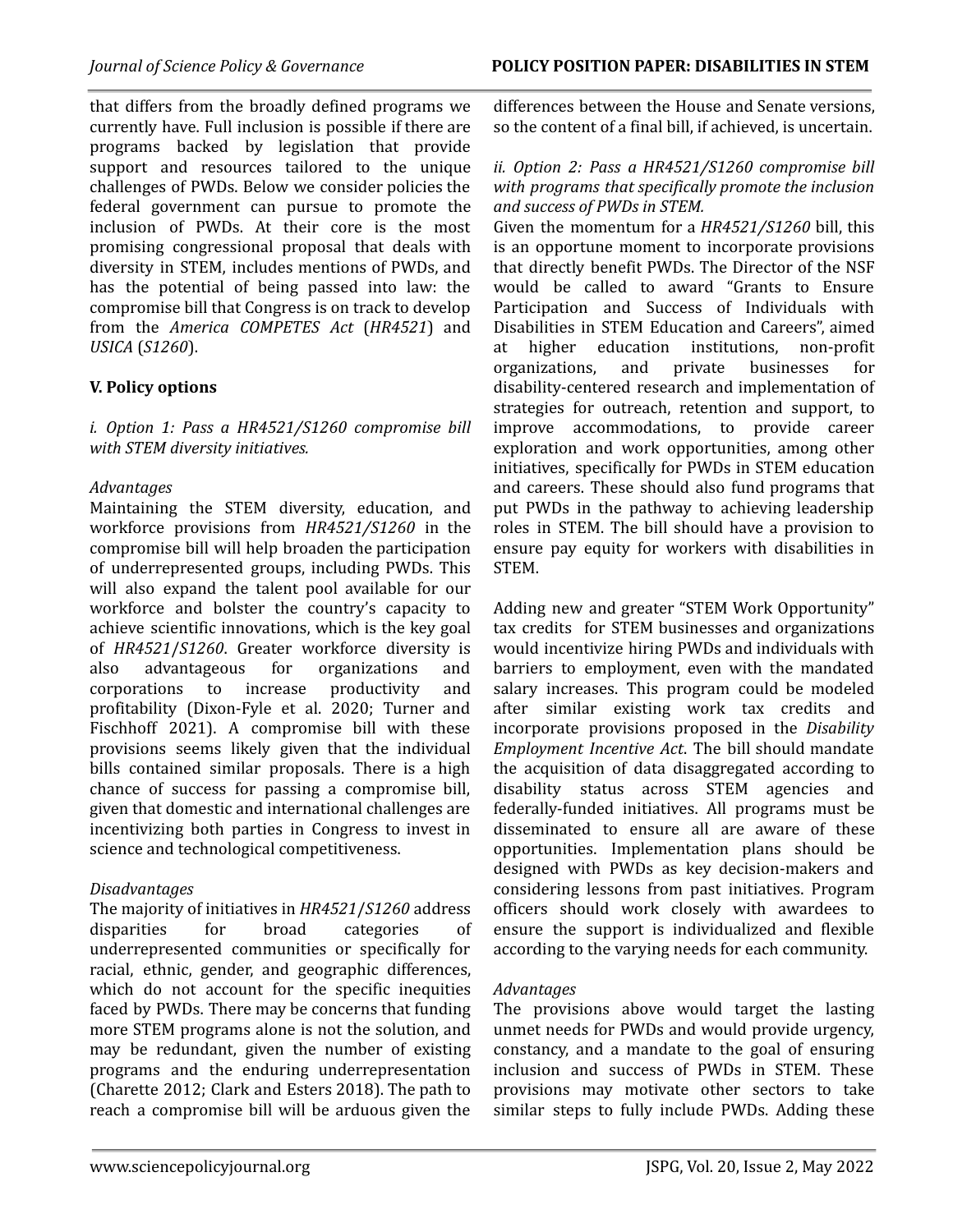provisions to *HR4521/S1260* may ease their passage, as single-issue proposals struggle to gain attention.

#### *Disadvantages*

Some PWDs may not want to participate in these programs given the pervasive stigma and historic discrimination associated with disabilities in education and work [\(Gormley](#page-7-16) 2015). Steps to eliminate salary inequity for PWDs may be met with resistance by businesses that want to make their own pay decisions (A. Smith [2021a\)](#page-8-16). They may also cause PWDs to lose opportunities, as lesser pay is often an incentive to hire on assumptions of lesser productivity [\(Luterman](#page-7-17) 2020; P. Smith [2021b](#page-8-17)). Adding these provisions to the compromise bill may further complicate an already fraught process between the House and Senate.

# *iii. Congressional inaction*

Despite the focus on strengthening our STEM workforce, the differences between *HR4521* and *S1260* may be too intractable to be resolved and to pass a compromise bill. In this case, the inclusion of PWDs in STEM may be addressed through executive action that orders federal agencies to act under existing law.

#### *Advantages*

Federal agencies like the NSF and the Departments of Education, Labor, and Commerce, among others,

#### **References**

- Andrews, E.E., K.B. Ayers, K.S. Brown, D.S. Dunn, and C.R. Pilarski. 2021. "Nobody is expendable: Medical rationing and disability justice during the COVID-19 pandemic." *Am. Psychol.* 76: 451-461. [https://doi.org/https://doi.org/10.1037/amp00](https://doi.org/https://doi.org/10.1037/amp0000709) [00709](https://doi.org/https://doi.org/10.1037/amp0000709).
- <span id="page-6-4"></span>Bernard, Marie A. 2021. "Advancing Disability Inclusion in the Scientific Workforce." National Institutes of Health.

[https://diversity.nih.gov/blog/2021-07-21-advan](https://diversity.nih.gov/blog/2021-07-21-advancing-disability-inclusion-scientific-workforce) [cing-disability-inclusion-scientific-workforce](https://diversity.nih.gov/blog/2021-07-21-advancing-disability-inclusion-scientific-workforce).

<span id="page-6-3"></span><span id="page-6-0"></span>Bolton, Alexander. 2022. "Manchin proposes dramatically scaled down version of Build Back Better." *The Hill*, 2022. [https://thehill.com/homenews/senate/596580](https://thehill.com/homenews/senate/596580-manchin-proposes-dramatically-scaled-down-version-of-build-back-better) [manchin-proposes-dramatically-scaled-down-ver](https://thehill.com/homenews/senate/596580-manchin-proposes-dramatically-scaled-down-version-of-build-back-better) [sion-of-build-back-better.](https://thehill.com/homenews/senate/596580-manchin-proposes-dramatically-scaled-down-version-of-build-back-better)

can use their discretion in implementing grants and programs that are already authorized and related to STEM in a way that directly targets PWDs. This may be the fastest way to make some inroads.

#### *Disadvantages*

Inaction would maintain the status quo of initiatives for PWDs and will not ease the long-standing barriers and disparities they face in STEM. Failing to expand access to underrepresented groups in STEM and pass the other provisions in *HR4521/S1260* will keep the country in a weaker place to produce scientific breakthroughs, have a resilient economy, and be competitive globally. Initiatives by the executive branch are subject to the priorities of changing leadership and administrations. The best scenario would be to have a federal mandate that gives this issue more standing and longevity.

#### **VI. Recommendations**

We recommend **Option 2**: passing a *HR4521/S1260* compromise bill with programs that specifically promote the inclusion and success of PWDs in STEM. The proposed provisions would help address the inequities and unmet needs for PWDs in STEM education and careers. We believe congressional action is the best option to ensure that targeted and permanent action is taken to fully include PWDs in the STEM workforce of the country, which is essential for our national security, economic prosperity, and achieving equity for all.

- Casey, Caroline. 2020. "Do Your D&I Efforts Include People with Disabilities?". Harvard Business Review. [https://hbr.org/2020/03/do-your-di-efforts-incl](https://hbr.org/2020/03/do-your-di-efforts-include-people-with-disabilities) [ude-people-with-disabilities](https://hbr.org/2020/03/do-your-di-efforts-include-people-with-disabilities).
- CDC. 2020. "Disability and Health Overview." [https://www.cdc.gov/ncbddd/disabilityandhealt](https://www.cdc.gov/ncbddd/disabilityandhealth/disability.html) [h/disability.html.](https://www.cdc.gov/ncbddd/disabilityandhealth/disability.html)
- <span id="page-6-1"></span>Charette, Robert N. 2012. "STEM Education Funding in the U.S. - Is More or Less Needed? The answer is surprisingly elusive." [https://spectrum.ieee.org/stem-education-in-the](https://spectrum.ieee.org/stem-education-in-the-us-is-more-or-less-needed) [-us-is-more-or-less-needed.](https://spectrum.ieee.org/stem-education-in-the-us-is-more-or-less-needed)

<span id="page-6-5"></span><span id="page-6-2"></span>Clark, Quintana M., and Levon T. Esters. 2018. "Federally Funded Programs Are Not Enough to Diversify the STEM Workforce." [https://www.diverseeducation.com/students/art](https://www.diverseeducation.com/students/article/15102890/federally-funded-programs-are-not-enough-to-diversify-the-stem-workforce) [icle/15102890/federally-funded-programs-are-n](https://www.diverseeducation.com/students/article/15102890/federally-funded-programs-are-not-enough-to-diversify-the-stem-workforce) [ot-enough-to-diversify-the-stem-workforce.](https://www.diverseeducation.com/students/article/15102890/federally-funded-programs-are-not-enough-to-diversify-the-stem-workforce)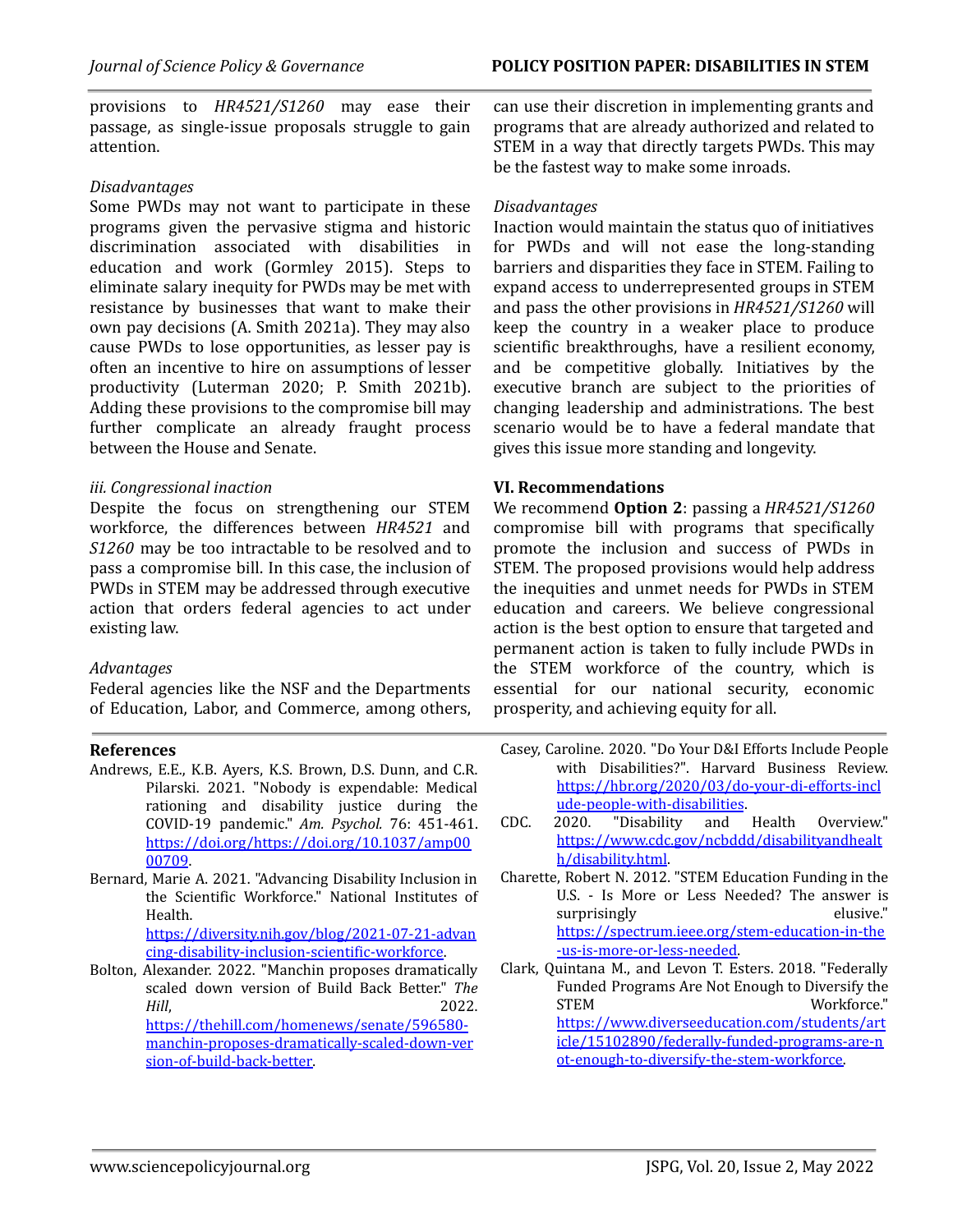- Collaborators, GBD 2019 Diseases and Injuries. 2020. "Global burden of 369 diseases and injuries in 204 countries and territories, 1990-2019: a systematic analysis for the Global Burden of Disease Study 2019." *Lancet* 396: 1204-1222. [https://doi.org/https://doi.org/10.1016/S0140-](https://doi.org/https://doi.org/10.1016/S0140-6736(20)30925-9) [6736\(20\)30925-9.](https://doi.org/https://doi.org/10.1016/S0140-6736(20)30925-9)
- Davenport, C., and L. Friedman. 2022. "Build Back Better Hit a Wall, but Climate Action Could Move<br>Forward." The New York Times. 2022. Forward." *The New York Times*, 2022. [https://www.nytimes.com/2022/01/20/climate/](https://www.nytimes.com/2022/01/20/climate/build-back-better-climate-change.html) [build-back-better-climate-change.html](https://www.nytimes.com/2022/01/20/climate/build-back-better-climate-change.html).
- <span id="page-7-7"></span>DeChiaro, Dean. 2021. "House, Senate will go to conference on R&D proposals." *Roll Call*, 2021. [https://rollcall.com/2021/11/18/house-senate](https://rollcall.com/2021/11/18/house-senate-will-go-to-conference-on-rd-proposals/)[will-go-to-conference-on-rd-proposals/](https://rollcall.com/2021/11/18/house-senate-will-go-to-conference-on-rd-proposals/).
- <span id="page-7-9"></span>Dixon-Fyle, Sundiatu, Kevin Dolan, Vivian Hunt, and Sara Prin. 2020. "Diversity wins: How inclusion matters." [https://www.mckinsey.com/featured-insights/di](https://www.mckinsey.com/featured-insights/diversity-and-inclusion/diversity-wins-how-inclusion-matters) [versity-and-inclusion/diversity-wins-how-inclusi](https://www.mckinsey.com/featured-insights/diversity-and-inclusion/diversity-wins-how-inclusion-matters) [on-matters.](https://www.mckinsey.com/featured-insights/diversity-and-inclusion/diversity-wins-how-inclusion-matters)
- <span id="page-7-15"></span>Dunn, C., D. Shannon, B. McCullough, O. Jenda, and M. Qazi. 2018. "An Innovative Postsecondary Education Program for Students with Disabilities in STEM (Practice Brief)." *J. Postsecondary Education and Disability* 31: 91-101. <https://par.nsf.gov/servlets/purl/10114533>.
- <span id="page-7-6"></span>Faragher, Jo. 2020. "A Fifth of Disabled Workers Had Work from Home Requests Turned down during<br>Pandemic." DVV Media International. Pandemic." DVV Media International. [https://www.personneltoday.com/hr/a-fifth-of-d](https://www.personneltoday.com/hr/a-fifth-of-disabled-workers-had-covid-work-from-home-requests-turned-down/) [isabled-workers-had-covid-work-from-home-req](https://www.personneltoday.com/hr/a-fifth-of-disabled-workers-had-covid-work-from-home-requests-turned-down/) [uests-turned-down/.](https://www.personneltoday.com/hr/a-fifth-of-disabled-workers-had-covid-work-from-home-requests-turned-down/)
- <span id="page-7-4"></span>Feldgoise, Jacob, and Matt Sheehan. 2022. "Two New Tech Bills Could Transform U.S. Innovation—if Congress Acts." [https://carnegieendowment.org/2022/02/10/tw](https://carnegieendowment.org/2022/02/10/two-new-tech-bills-could-transform-u.s.-innovation-if-congress-acts-pub-86416) [o-new-tech-bills-could-transform-u.s.-innovation](https://carnegieendowment.org/2022/02/10/two-new-tech-bills-could-transform-u.s.-innovation-if-congress-acts-pub-86416)[if-congress-acts-pub-86416.](https://carnegieendowment.org/2022/02/10/two-new-tech-bills-could-transform-u.s.-innovation-if-congress-acts-pub-86416)
- <span id="page-7-8"></span>Gin, L.E., F.A. Guerrero, S.E. Brownell, and K.M. Cooper. 2021. "COVID-19 and Undergraduates with Disabilities: Challenges Resulting from the Rapid Transition to Online Course Delivery for Students with Disabilities in Undergraduate STEM at Large-Enrollment Institutions." *CBE Life Sci Educ* 20: ar36. [https://doi.org/https://doi.org/10.1187/cbe.21-](https://doi.org/https://doi.org/10.1187/cbe.21-02-0028) [02-0028](https://doi.org/https://doi.org/10.1187/cbe.21-02-0028).
- <span id="page-7-16"></span><span id="page-7-0"></span>Goering, S. 2015. "Rethinking disability: the social model of disability and chronic disease." *Curr Rev Musculoskelet Med* 8: 134-138. [https://doi.org/https://dx.doi.org/10.1007%2Fs](https://doi.org/https://dx.doi.org/10.1007%2Fs12178-015-9273-z) [12178-015-9273-z.](https://doi.org/https://dx.doi.org/10.1007%2Fs12178-015-9273-z)
- Gormley, Maureen E. 2015. "Workplace stigma toward employees with intellectual disability: A descriptive study." *J. Vocat. Rehabil.* 43 (3): 249-258. [https://doi.org/10.3233/JVR-150773.](https://doi.org/10.3233/JVR-150773)
- Greenfield, Rebecca. 2021. "Work from Home Has the Power to Advance Equality or Set It Back." *Bloomberg Businessweek*.
- <span id="page-7-5"></span>Izzo, M., A. Murray, S. Priest, and B. McArrell. 2011. "Using Student Learning Communities to Recruit STEM Students with Disabilities." *J. Postsecondary Education and Disability* 24: 301-316. <https://files.eric.ed.gov/fulltext/EJ966131.pdf>.
- <span id="page-7-11"></span>Jashinsky, T.L., C.L. King, N.M. Kwiat, B.L. Henry, and A. Lockett-Glover. 2021. "Disability and COVID-19: Impact on workers, intersectionality With race, and inclusion strategies." *The Career Development Quarterly*: 313-325. [https://doi.org/doi:10.1002/cdq.12276.](https://doi.org/doi:10.1002/cdq.12276)
- <span id="page-7-2"></span>Lund, E.M., A.J. Forber-Pratt, C. Wilson, and L.R. Mona. 2020. "The COVID-19 pandemic, stress, and trauma in the disability community: A call to action." *Rehabilitation Psychology*: 312-322. [https://doi.org/doi:10.1037/rep0000368.](https://doi.org/doi:10.1037/rep0000368)
- <span id="page-7-3"></span>Luterman, Sara. 2020. "Why businesses can still get away with paying pennies to employees with disabilities." *Vox*, 2020. [https://www.vox.com/identities/2020/3/16/21](https://www.vox.com/identities/2020/3/16/21178197/people-with-disabilities-minimum-wage) [178197/people-with-disabilities-minimum-wage.](https://www.vox.com/identities/2020/3/16/21178197/people-with-disabilities-minimum-wage)
- <span id="page-7-17"></span>McMaughan, Darcy Jones, Kelley E. Rhoads, Crys Davis, Xuewei Chen, Ho Han, Richard A. Jones, Carlos C. Mahaffey, and Bridget M. Miller. 2021. "COVID-19 related experiences among college students with and without disabilities: Psychosocial impacts, supports, and virtual learning environments." 9: 782793.

[https://doi.org/https://doi.org/10.3389/fpubh.2](https://doi.org/https://doi.org/10.3389/fpubh.2021.782793) [021.782793](https://doi.org/https://doi.org/10.3389/fpubh.2021.782793).

- <span id="page-7-1"></span>National Science Foundation. 2006. "Program Solicitation 12-542: Research in Disabilities Education." [https://www.nsf.gov/pubs/2012/nsf12542/nsf1](https://www.nsf.gov/pubs/2012/nsf12542/nsf12542.pdf) [2542.pdf.](https://www.nsf.gov/pubs/2012/nsf12542/nsf12542.pdf)
- <span id="page-7-10"></span>National Science Foundation. 2009. "NSF Award Search: Award # 0833567 - RDE-RAD: EAST Alliance for Students with Disabilities in STEM- Phase 2." [https://www.nsf.gov/awardsearch/showAward?](https://www.nsf.gov/awardsearch/showAward?AWD_ID=0833567) [AWD\\_ID=0833567](https://www.nsf.gov/awardsearch/showAward?AWD_ID=0833567).
- <span id="page-7-12"></span>National Science Foundation. 2013. "Program Solicitation 13-604: Research on Education and Learning (REAL)." [https://www.nsf.gov/pubs/2013/nsf13604/nsf1](https://www.nsf.gov/pubs/2013/nsf13604/nsf13604.pdf)

<span id="page-7-14"></span><span id="page-7-13"></span>[3604.pdf.](https://www.nsf.gov/pubs/2013/nsf13604/nsf13604.pdf)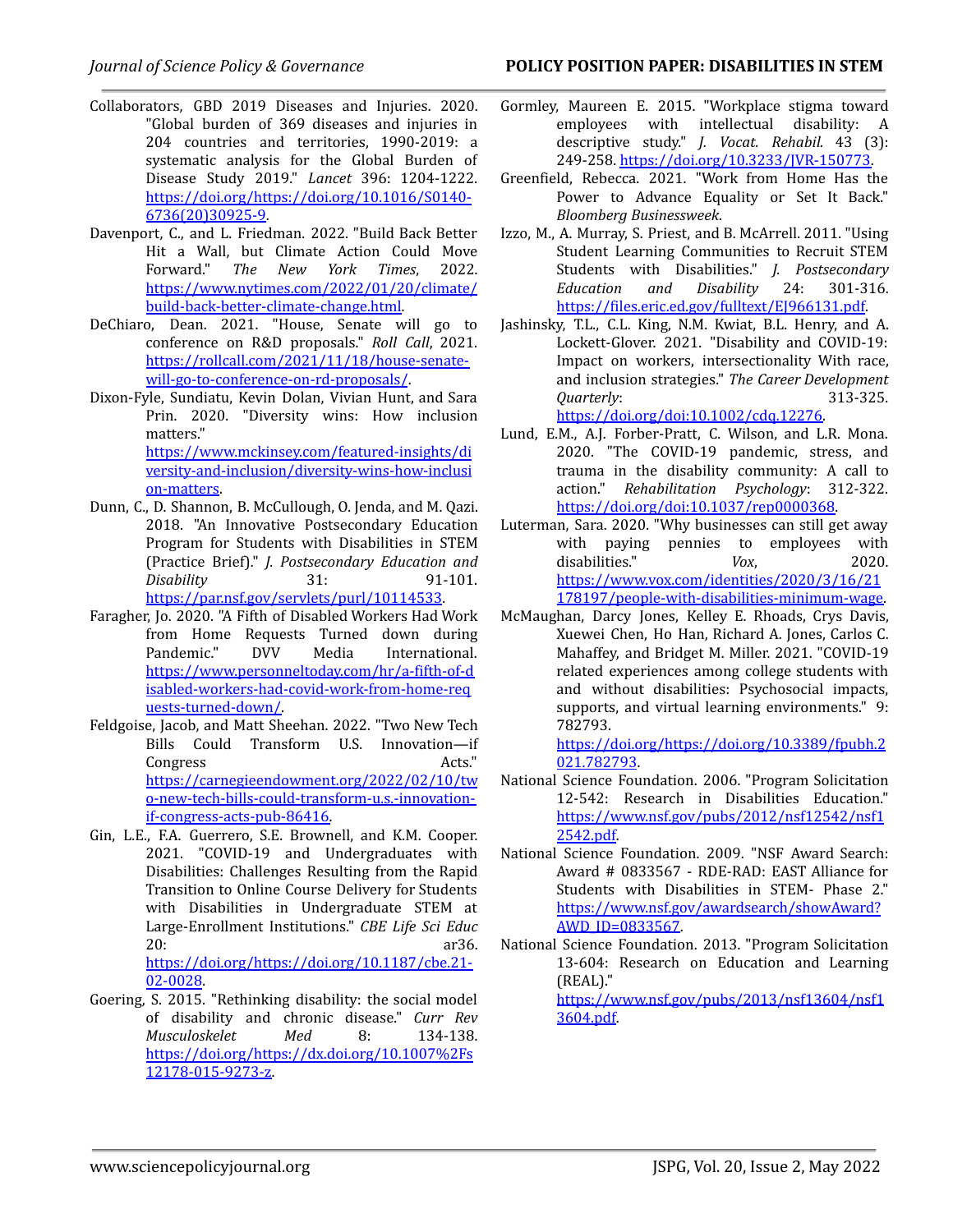- National Science Foundation. 2014. "EHR Core Research (ECR) Fundamental Research in Science, Technology, Engineering and Mathematics (STEM) Education." [https://www.nsf.gov/publications/pub\\_summ.jsp](https://www.nsf.gov/publications/pub_summ.jsp?ods_key=nsf15509&org=NSF) [?ods\\_key=nsf15509&org=NSF.](https://www.nsf.gov/publications/pub_summ.jsp?ods_key=nsf15509&org=NSF)
- National Science Foundation. 2016. "Award # 1649344 Collaborative Research: NSF INCLUDES: South East Alliance for Persons with Disabilities in STEM (SEAPD-STEM)." [https://www.nsf.gov/awardsearch/showAward?](https://www.nsf.gov/awardsearch/showAward?AWD_ID=1649344&HistoricalAwards=false) [AWD\\_ID=1649344&HistoricalAwards=false.](https://www.nsf.gov/awardsearch/showAward?AWD_ID=1649344&HistoricalAwards=false)
- <span id="page-8-14"></span>National Science Foundation. 2019. "Award # 1940655 - Workshop: Broadening participation of persons with disabilities in STEM, October 14-16 2019, National Federation for the Blind, Baltimore, MD." [https://www.nsf.gov/awardsearch/showAward?](https://www.nsf.gov/awardsearch/showAward?AWD_ID=1940655&HistoricalAwards=false) [AWD\\_ID=1940655&HistoricalAwards=false.](https://www.nsf.gov/awardsearch/showAward?AWD_ID=1940655&HistoricalAwards=false)
- <span id="page-8-12"></span>National Science Foundation. 2020a. "Award # 1127955 - Deaf STEM Community Alliance: Supporting<br>Postsecondary Deaf and Hard-of-Hearing Hard-of-Hearing Students in Science, Technology, Engineering and Mathematics."

[https://www.nsf.gov/awardsearch/showAward?](https://www.nsf.gov/awardsearch/showAward?AWD_ID=1127955) [AWD\\_ID=1127955](https://www.nsf.gov/awardsearch/showAward?AWD_ID=1127955).

- <span id="page-8-10"></span>National Science Foundation. 2020b. "Award # 2012998 - NSF INCLUDES Planning Grant: Developing a Shared Vision for Engaging Persons with Disabilities in Science and Engineering." [https://www.nsf.gov/awardsearch/showAward?](https://www.nsf.gov/awardsearch/showAward?AWD_ID=2012998&HistoricalAwards=false) [AWD\\_ID=2012998&HistoricalAwards=false.](https://www.nsf.gov/awardsearch/showAward?AWD_ID=2012998&HistoricalAwards=false)
- <span id="page-8-13"></span>National Science Foundation. 2020c. "Inclusion across the Nation of Communities of Learners of Underrepresented Discoverers in Engineering and Science."

[https://www.nsf.gov/funding/pgm\\_summ.jsp?pi](https://www.nsf.gov/funding/pgm_summ.jsp?pims_id=505289)  $\text{ms}$  id=505289.

<span id="page-8-11"></span>National Science Foundation. 2021a. "Award # 2119902 - NSF INCLUDES Alliance: The Alliance of Students with Disabilities for Inclusion, Networking, and Transition Opportunities in STEM (TAPDINTO-STEM)."

[https://www.nsf.gov/awardsearch/showAward?](https://www.nsf.gov/awardsearch/showAward?AWD_ID=2119902&HistoricalAwards=false) [AWD\\_ID=2119902&HistoricalAwards=false.](https://www.nsf.gov/awardsearch/showAward?AWD_ID=2119902&HistoricalAwards=false)

- <span id="page-8-15"></span>National Science Foundation. 2021b. "Program Solicitation 21-588: EHR Core Research (ECR:Core)." [https://www.nsf.gov/pubs/2021/nsf21588/nsf2](https://www.nsf.gov/pubs/2021/nsf21588/nsf21588.pdf) [1588.pdf.](https://www.nsf.gov/pubs/2021/nsf21588/nsf21588.pdf)
- NCES, National Center for Education Statistics. 2021a. "Digest of Education Statistics, 2019 Postsecondary education." [https://nces.ed.gov/programs/digest/d19/ch\\_3.a](https://nces.ed.gov/programs/digest/d19/ch_3.asp) [sp](https://nces.ed.gov/programs/digest/d19/ch_3.asp)
- <span id="page-8-4"></span><span id="page-8-2"></span><span id="page-8-1"></span>NCES. 2021b. "Students with disabilities." [http://nces.ed.gov/programs/coe/indicator/cgg](https://nces.ed.gov/programs/coe/indicator/cgg).

NCSES, National Center for Science and Engineering Statistics. 2019. "Women, minorities, and persons with disabilities in science and engineering: 2019."

[https://ncses.nsf.gov/pubs/nsf19304/data.](https://ncses.nsf.gov/pubs/nsf19304/data)

- NCSES. 2021. "Women, minorities, and persons with disabilities in science and engineering: 2021." [https://ncses.nsf.gov/pubs/nsf21321/report/em](https://ncses.nsf.gov/pubs/nsf21321/report/employment) [ployment](https://ncses.nsf.gov/pubs/nsf21321/report/employment).
- <span id="page-8-3"></span>Oliver, M. 1995. *Understanding disability: From theory to practice*. Macmillan International Higher Education.
- <span id="page-8-0"></span>Orr, Ashley E., and Tamara Savage. 2021. "Expanding Access to and Ensuring Equity in the Benefits of Remote Work Following the COVID-19 Pandemic." *J. Sci. Policy Gov.* 18 (4). [https://doi.org/10.38126/JSPG180413.](https://doi.org/10.38126/JSPG180413)
- <span id="page-8-8"></span>Sariu, J.P. 2021. "Nothing About Us Without Us - Towards Genuine Inclusion of Disabled Scientists and Science Students Post Pandemic." *Chem. Eur. J.*: 10489-10494. <https://doi.org/doi:10.1002/chem.202100268>.

<span id="page-8-7"></span>Smith, Allen. 2021a. "Senate Blocks Paycheck Fairness

Act." [https://www.shrm.org/resourcesandtools/legal](https://www.shrm.org/resourcesandtools/legal-and-compliance/employment-law/pages/senate-blocks-paycheck-fairness-act.aspx)[and-compliance/employment-law/pages/senate](https://www.shrm.org/resourcesandtools/legal-and-compliance/employment-law/pages/senate-blocks-paycheck-fairness-act.aspx)[blocks-paycheck-fairness-act.aspx](https://www.shrm.org/resourcesandtools/legal-and-compliance/employment-law/pages/senate-blocks-paycheck-fairness-act.aspx).

- <span id="page-8-16"></span>Smith, Paige. 2021b. "'Subminimum' Pay for Disabled Workers Moves Closer to Extinction." *Bloomberg Law*, 2021b. [https://news.bloomberglaw.com/daily-labor-rep](https://news.bloomberglaw.com/daily-labor-report/subminimum-pay-for-disabled-workers-moves-closer-to-extinction) [ort/subminimum-pay-for-disabled-workers-move](https://news.bloomberglaw.com/daily-labor-report/subminimum-pay-for-disabled-workers-moves-closer-to-extinction) [s-closer-to-extinction.](https://news.bloomberglaw.com/daily-labor-report/subminimum-pay-for-disabled-workers-moves-closer-to-extinction)
- <span id="page-8-17"></span>Soria, K.M., B. Horgos, I. Chirikov, and D. Jones-White. 2020. "The Experiences of Undergraduate Students with Physical, Learning, Neurodevelopmental, and Cognitive Disabilities During the Pandemic." <http://hdl.handle.net/11299/216715>.
- <span id="page-8-6"></span>Swenor, B. K., B. Munoz, and L. M. Meeks. 2020. "A decade of decline: Grant funding for researchers with disabilities 2008 to 2018." *PLoS One* 15 (3): e0228686. <https://doi.org/10.1371/journal.pone.0228686>. [https://www.ncbi.nlm.nih.gov/pubmed/3212609](https://www.ncbi.nlm.nih.gov/pubmed/32126090)  $\mathbf{0}$  $\mathbf{0}$  $\mathbf{0}$ .
- <span id="page-8-9"></span><span id="page-8-5"></span>The White House. 2021a. "FACT SHEET: Biden-Harris Administration Efforts to Support Full Participation and Equality for People with Disabilities." [https://www.whitehouse.gov/wp-content/uploa](https://www.whitehouse.gov/wp-content/uploads/2021/05/White-House-Disability-Policy-Fact-Sheet.pdf) [ds/2021/05/White-House-Disability-Policy-Fact-](https://www.whitehouse.gov/wp-content/uploads/2021/05/White-House-Disability-Policy-Fact-Sheet.pdf)[Sheet.pdf.](https://www.whitehouse.gov/wp-content/uploads/2021/05/White-House-Disability-Policy-Fact-Sheet.pdf)